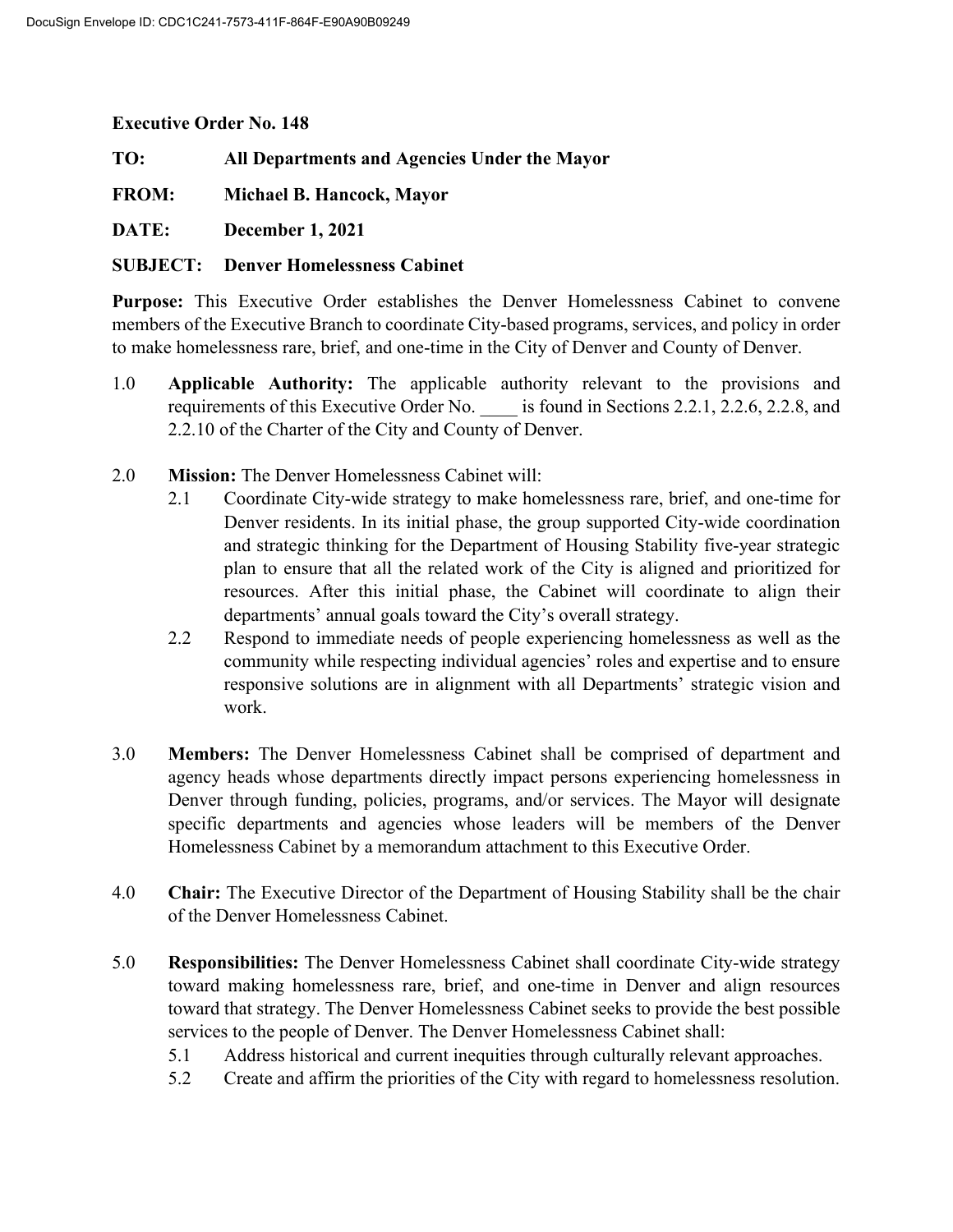- 5.3 Coordinate existing departmental plans related to homelessness and housing stability.
- 5.4 Coordinate and align services and resources to ensure successful efforts are not duplicated and meet strategic goals.
- 5.5 Define and address root challenges and barriers to housing and pivot away from efforts that are not working based on available data or group consensus.
- 5.6 Ensure all City staff complete required sensitivity training.
- 6.0 **Memorandum Attachments:** The procedures for implementing this Executive Order may be defined by Memorandum Attachments to the Executive Order, which shall become part of the Executive Order. Further, the Denver Homelessness Cabinet shall have the authority to issue procedural Memorandum Attachments relative to this Executive Order.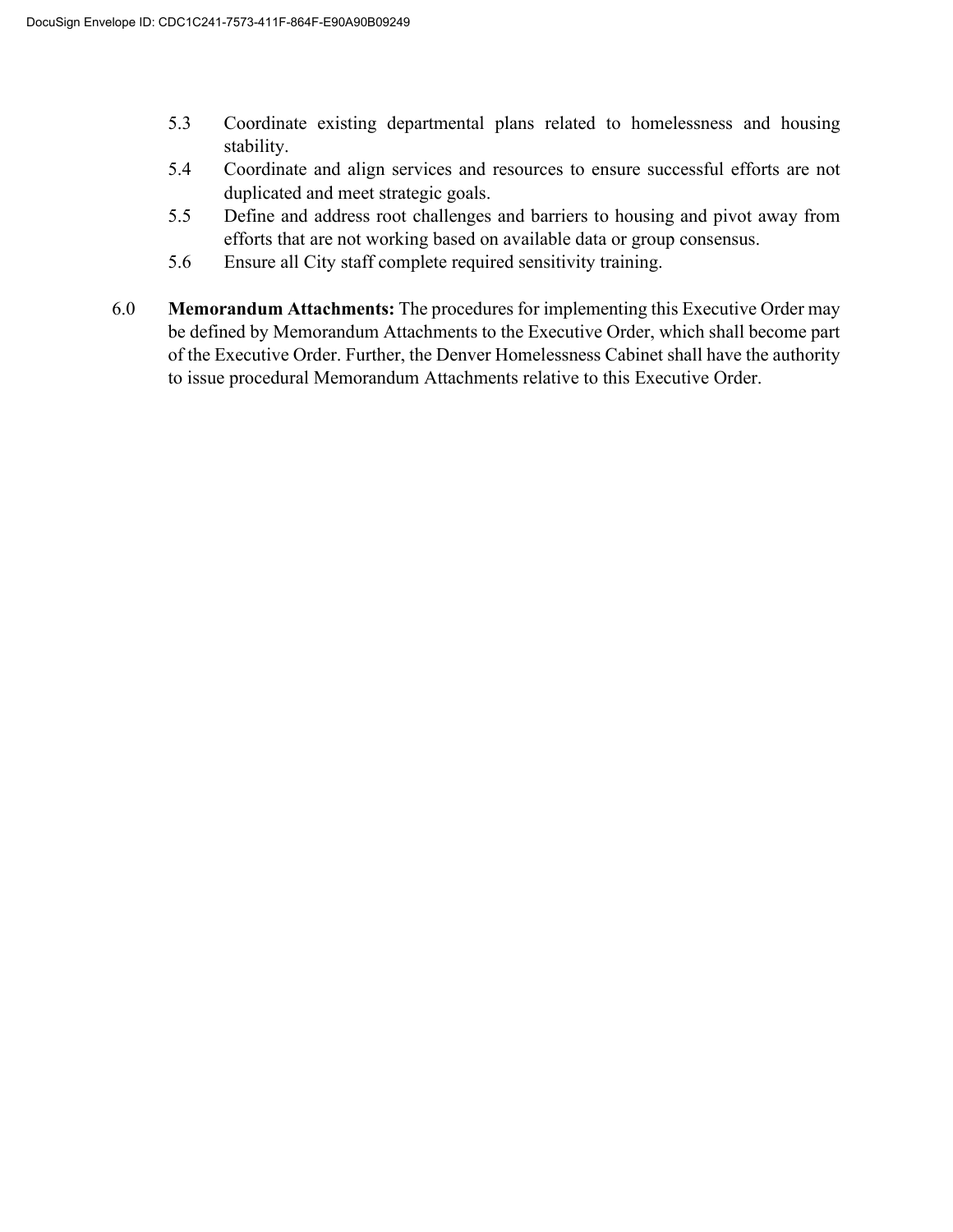Approved for Legality: Approved:

-DocuSigned by:

feristin Bronson

Kristin M. Bronson City Attorney for the City and County of Denver

DocuSigned by:

Michael B. Hancock MAYOR

-DocuSigned by: Phillip Washington

Phil Washington Executive Director of Aviation

DocuSigned by:

Robert M. McDonald

Robert M. McDonald Executive Director of Public Health and the Environment

-DocuSianed by:

andrew amador

Andrew Amador Executive Director of General Services

DocuSigned by: Happy Huyuna -A0F4FA31D2084D3

Allegra "Happy" Haynes Executive Director of Parks & Recreation

DocuSigned by:

Adam J. Plupps -E9BDE33730C2497

Adam Phipps Interim Executive Director of Transportation and Infrastructure

-DocuSigned by:

Brendan J Hanlon  $-975CC37373F64C1$ 

Brendan J. Hanlon Chief Financial Officer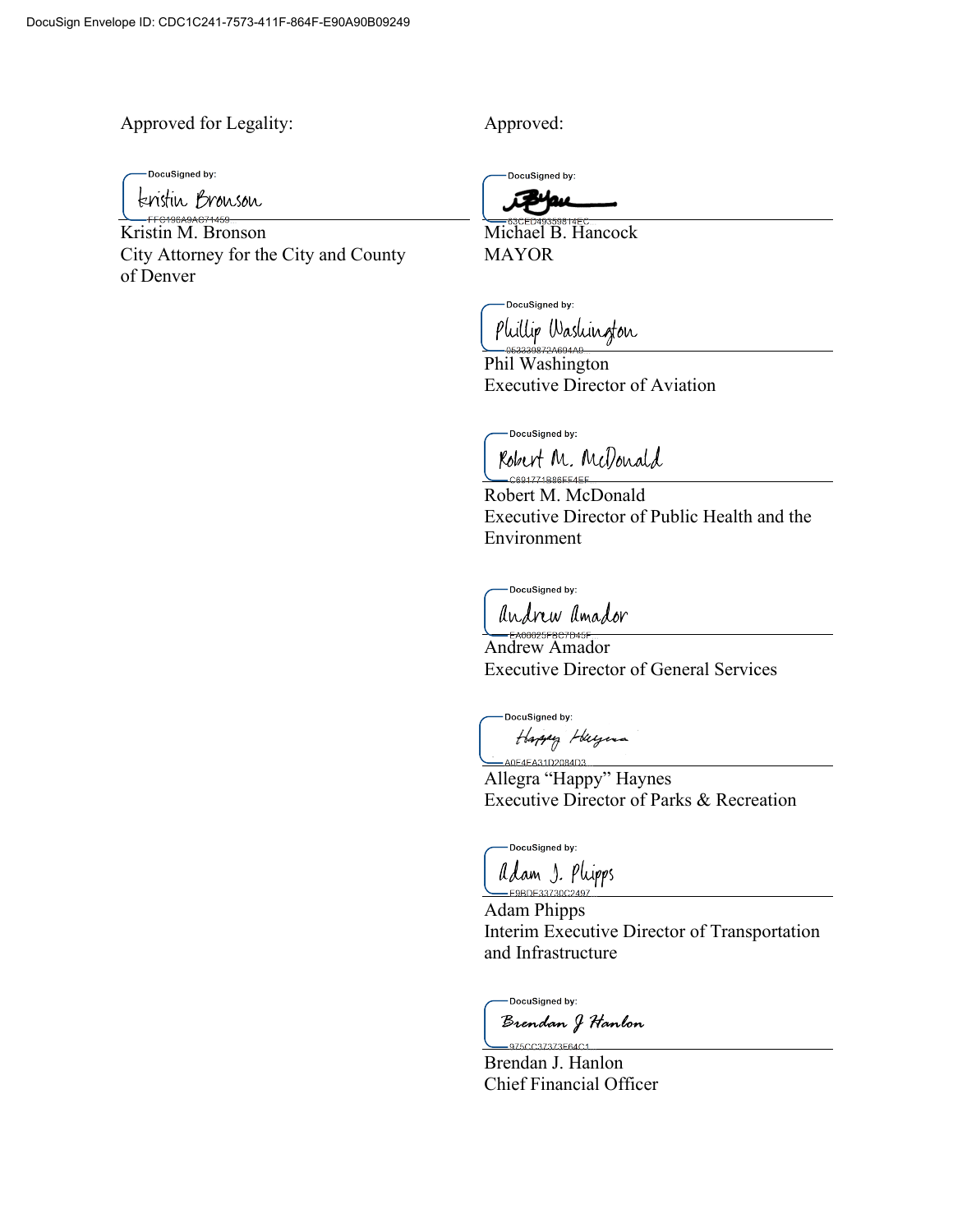DocuSigned by: Mylly Francisco Roling III

Murphy Robinson Executive Director of Safety

DocuSigned by: -<br>5526E0E6E8934BA

Don J. Mares Executive Director of Human Services

DocuSigned by:

laura E. Aldrete 25A894E94AAB487

Laura E. Aldrete Executive Director of Community Planning and Development